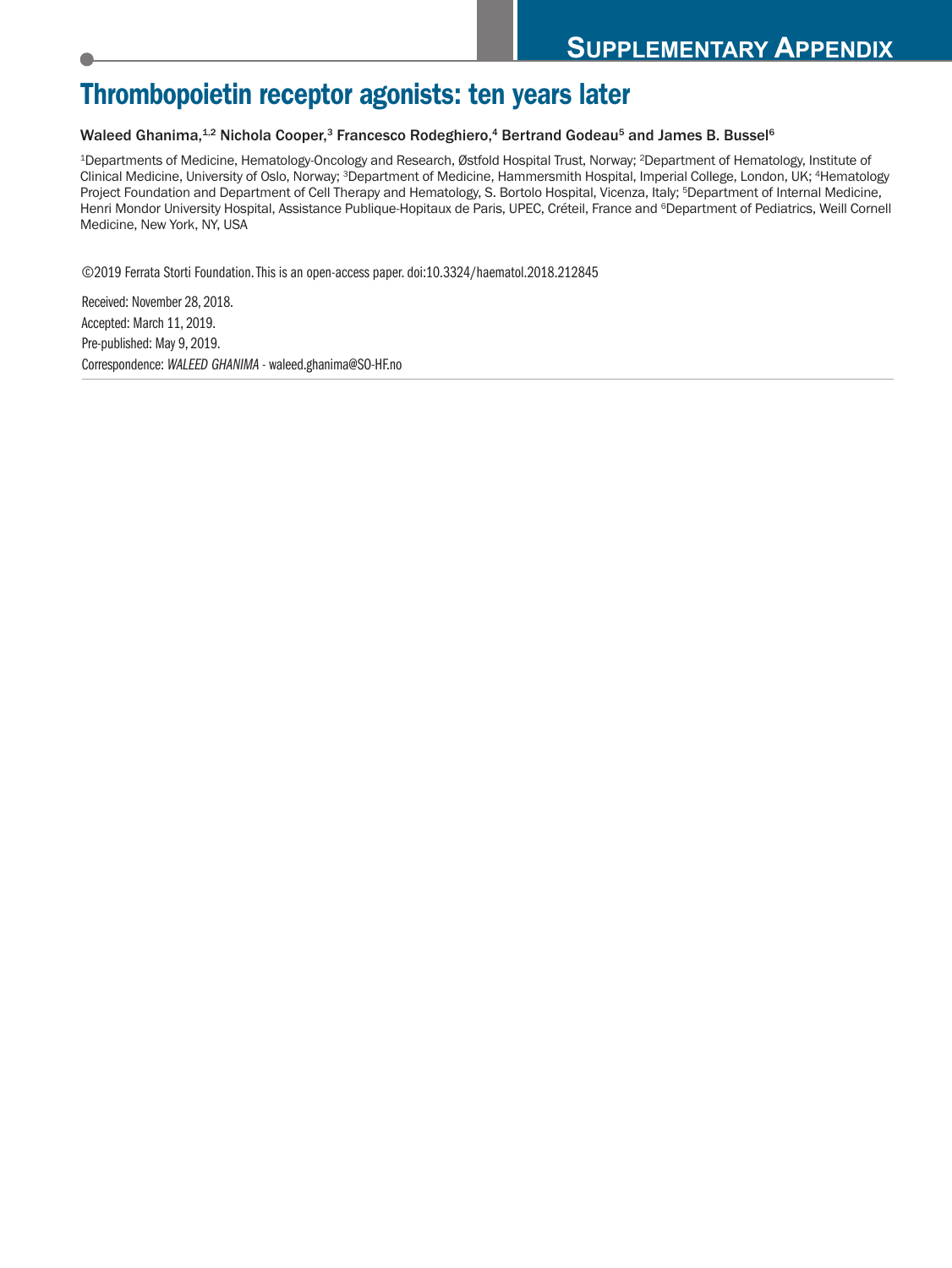### **Supplemental table 1 Incidence of thromboembolism with romiplostim and**

## eltrombopag in phase 1-2 studies and in randomized phase 3 placebo-controlled studies in **adults**

| N.             | Ref.         | Study characteristics<br>and exclusion criteria<br>for thrombosis^                                                                                                     | N. exposed<br>Dose<br>Exposure time                                                                                 | N. controls*                       | Thrombosis in<br>exposed (N<br>pts/100 pt-yrs<br>when<br>reported)°<br>[N events/100<br>pt-yrs] | Thrombosis<br>in controls (N<br>pts/100 pt-yrs<br>when reported)<br>[N events/100<br>pt-yrs] |
|----------------|--------------|------------------------------------------------------------------------------------------------------------------------------------------------------------------------|---------------------------------------------------------------------------------------------------------------------|------------------------------------|-------------------------------------------------------------------------------------------------|----------------------------------------------------------------------------------------------|
| Romiplostim    |              |                                                                                                                                                                        |                                                                                                                     |                                    |                                                                                                 |                                                                                              |
| $\mathbf{1}$   | Wang $(1)$   | Pharmacodynamics/ph<br>armacokinetics<br>Double blind placebo-<br>controlled in healthy<br>non obese males<br>Subjects with<br>cardiovascular risk<br>factors excluded | 32<br>Single dose 0.1-10<br>mcg/kg<br>(Observation 42<br>days)                                                      | 16 placebo                         | $\boldsymbol{0}$                                                                                | $\mathbf{0}$                                                                                 |
| $\overline{2}$ | Bussel (2)   | Phase 2 double blind in<br>ITP pts<br>Pts with any risk<br>factors for T or history<br>of cardiovascular<br>disease excluded                                           | 17<br>3 groups: 8 pts 1<br>mcg /kg; 8 pts 3<br>mcg/kg; 1 pt 6 mcg<br>/kg for<br>6 weeks<br>(Observation 78<br>days) | 4 placebo                          | $\mathbf 0$                                                                                     | 1 popliteal DVT<br>post splx (for<br>intracranial<br>bleeding)                               |
| 3              | Kuter (3)    | Two parallel placebo-<br>controlled trials in ITP<br>pts<br>Pts with < 1 yr history<br>of arterial or any<br>history of venous T or<br>risk factors for T<br>excluded  | 42 splx - 41 non-splx<br>1-15 mcg /kg weekly<br>for 24 weeks<br>(Observation 24-36<br>weeks)                        | 21 splx -21<br>non-splx<br>placebo | 1 + cerebral<br>thrombosis<br>1 arterial T                                                      | $1 + PE$                                                                                     |
| 4              | Kuter (4)    | Randomized open-<br>label in non-splx ITP<br>pts<br>No exclusion for<br>thrombotic risk<br>NCT00415532                                                                 | 157<br>adjusted dose max<br>10 mcg /kg weekly<br>for 52 weeks                                                       | 77<br>SOC                          | 11 events in 6<br>pts<br>(4.3)<br>[7.8]                                                         | 2 events in 2 pts<br>(3.4)<br>[3.4]                                                          |
| 5              | Shirasugi(5) | Randomized double-<br>blind placebo-<br>controlled phase 3 in<br>Japanese ITP pts.<br>Pts with history of<br>arterial/venous T<br>excluded<br>NCT00603642              | 22<br>adjusted dose max<br>10 mcg /kg weekly<br>for 12 weeks<br>(Observation 30<br>days)                            | 12<br>placebo                      | 0                                                                                               | $\Omega$                                                                                     |
| 6              | Yang $(6)$   | Double bind placebo<br>controlled phase 3 in                                                                                                                           | 104<br>adjusted dose 25-75                                                                                          | 51<br>placebo                      | 1 cerebral<br>infarction                                                                        | 0                                                                                            |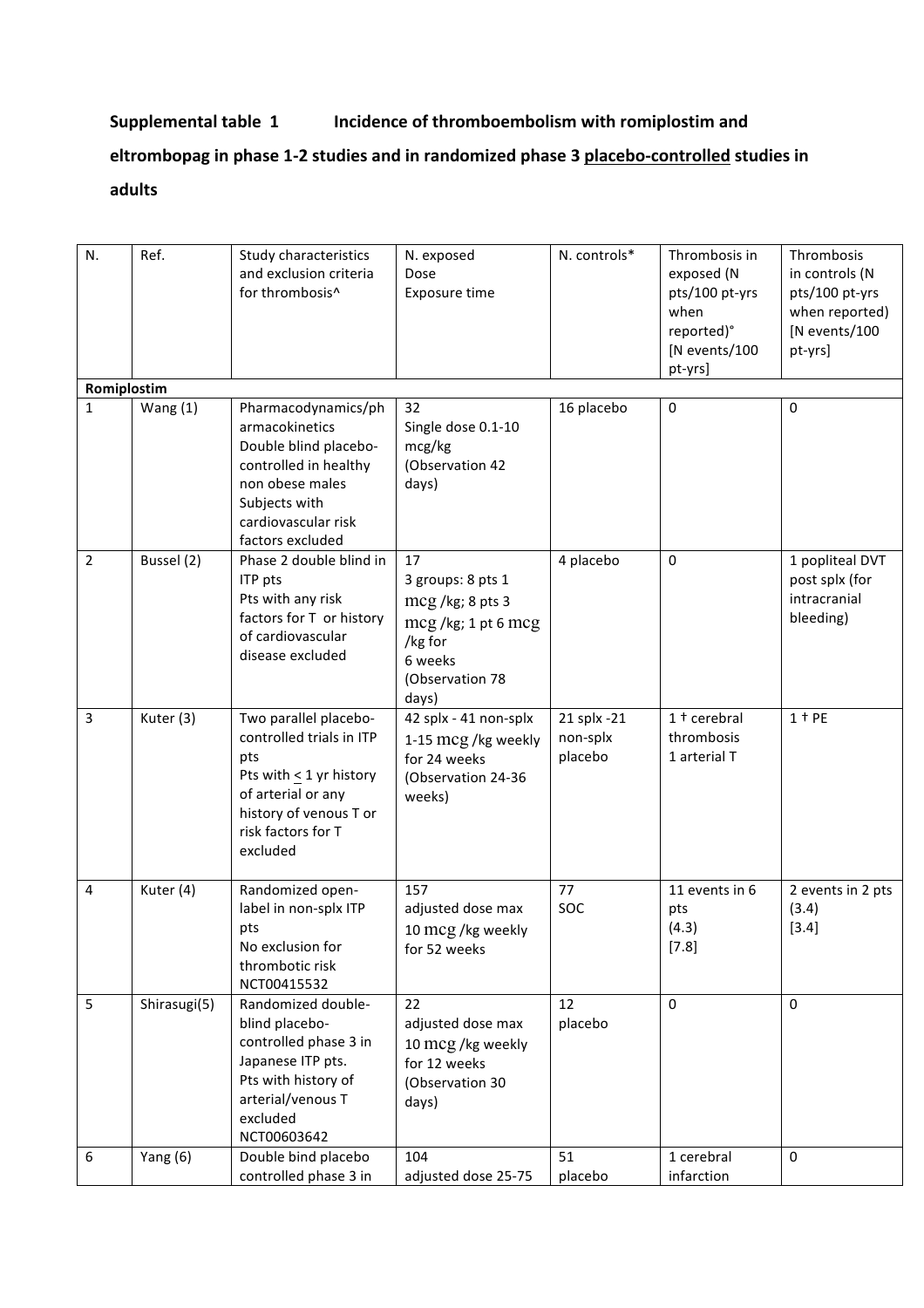|                |                  | Chinese ITP pts<br>Pts with history of<br>arterial/venous T or<br>risk factors for T<br>including<br>thrombophilia<br>excluded                                                                                                                                                  | mg daily for 8 weeks                                                                                                                                                                     |                                     | 1 DVT                                                                                             |                             |
|----------------|------------------|---------------------------------------------------------------------------------------------------------------------------------------------------------------------------------------------------------------------------------------------------------------------------------|------------------------------------------------------------------------------------------------------------------------------------------------------------------------------------------|-------------------------------------|---------------------------------------------------------------------------------------------------|-----------------------------|
| Eltrombopag    |                  |                                                                                                                                                                                                                                                                                 |                                                                                                                                                                                          |                                     |                                                                                                   |                             |
| $\overline{7}$ | Jenkins (7)      | Phase 1 placebo-<br>controlled dose finding<br>in 72 healthy subjects<br>Pts with history of T<br>excluded                                                                                                                                                                      | 54<br>9 pts for each of 6<br>dosage groups: 5, 10,<br>20, 30, 50, 75 mg<br>daily<br>for 10 days                                                                                          | 18<br>placebo                       | $\mathbf 0$                                                                                       | $\mathbf 0$                 |
| 8              | Bussel (1)       | Phase 2, double blind,<br>placebo controlled<br>Pts with $T < 1$ yr, MI <<br>3 months or hormonal<br>tx excluded                                                                                                                                                                | 88<br>3 groups: 30 pts on<br>30 mg, 30 on 50, and<br>28 on 75 mg daily for<br>6 weeks                                                                                                    | 29<br>placebo                       | $1†$ for<br>multiorgan<br>failure (small<br>vessels of the<br>liver and<br>kidneys on<br>autopsy) | $\Omega$                    |
| 9              | Bussel (8)       | Phase 3, double blind,<br>placebo controlled<br>Pts with T < 1 yr, MI <<br>3 months or hormonal<br>tx excluded                                                                                                                                                                  | 76<br>adjusted dose: 50 mg<br>daily for 3 wks,<br>increasable up to 75<br>mg daily for other 3<br>weeks                                                                                  | 38<br>placebo                       | $\Omega$                                                                                          | $\Omega$                    |
| 10             | Cheng (9)        | Phase 3, double-blind,<br>placebo-controlled<br>study<br>Pts with history of<br>arterial/venous T or<br>risk factors for T<br>including hereditary<br>thrombophilia or<br>family history of T<br>excluded                                                                       | 135<br>adjusted dose:<br>50 mg daily up to day<br>22, then adjusted 25-<br>75 for 6 months                                                                                               | 62<br>placebo                       | 2 PE<br>1 DVT                                                                                     | None                        |
| 11             | Tomiyama<br>(10) | 7-wk double-blind<br>phase<br>(15 eltrombopag 8<br>placebo) followed by<br>19 or 26-wk open-label<br>phase (with<br>eltrombopag)<br>Pts with $<$ 1 yr<br>suspected or<br>confirmed history of<br>arterial/venous T not<br>on antiplatelet tx for<br>thrombotic risk<br>excluded | Double blind phase:<br>15<br>12.5 to 25 mg daily<br>for 6 weeks<br>Open-label phase: 23<br>(15 for additional 19<br>weeks and 8 for 26<br>weeks)<br>adjusted dose 12.5 to<br>50 mg daily | Double blind<br>phase: 8<br>placebo | Double blind<br>phase: 1 TIA<br>Open-label<br>phase: none                                         | Double blind<br>phase: none |

T, thrombosis; DVT, deep vein thrombosis; splx, splenectomy;  $\dagger$ , death; PE, pulmonary embolism; SOC, standard of care; MI, myocardial infarction; TIA, transient ischemic attack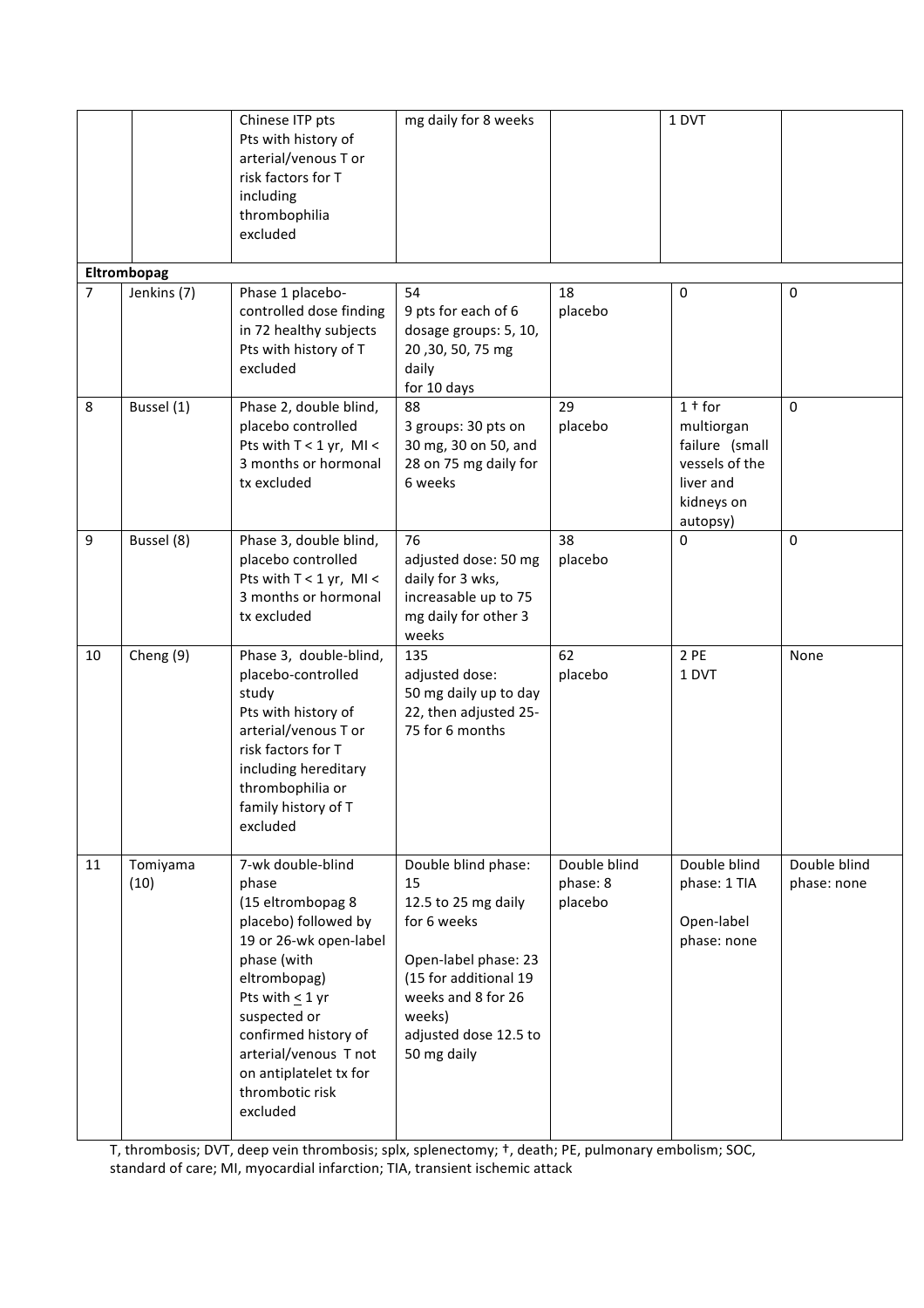^Exclusion criteria for thrombosis as reported in http://clinicaltrials.gov under each study number or as

described in the articles, whichever was more restrictive

\*Same exposure time of treated with TPO-RA

°Incidence rate calculated censoring after  $1^{st}$  event during exposure (corresponding to the number of patients).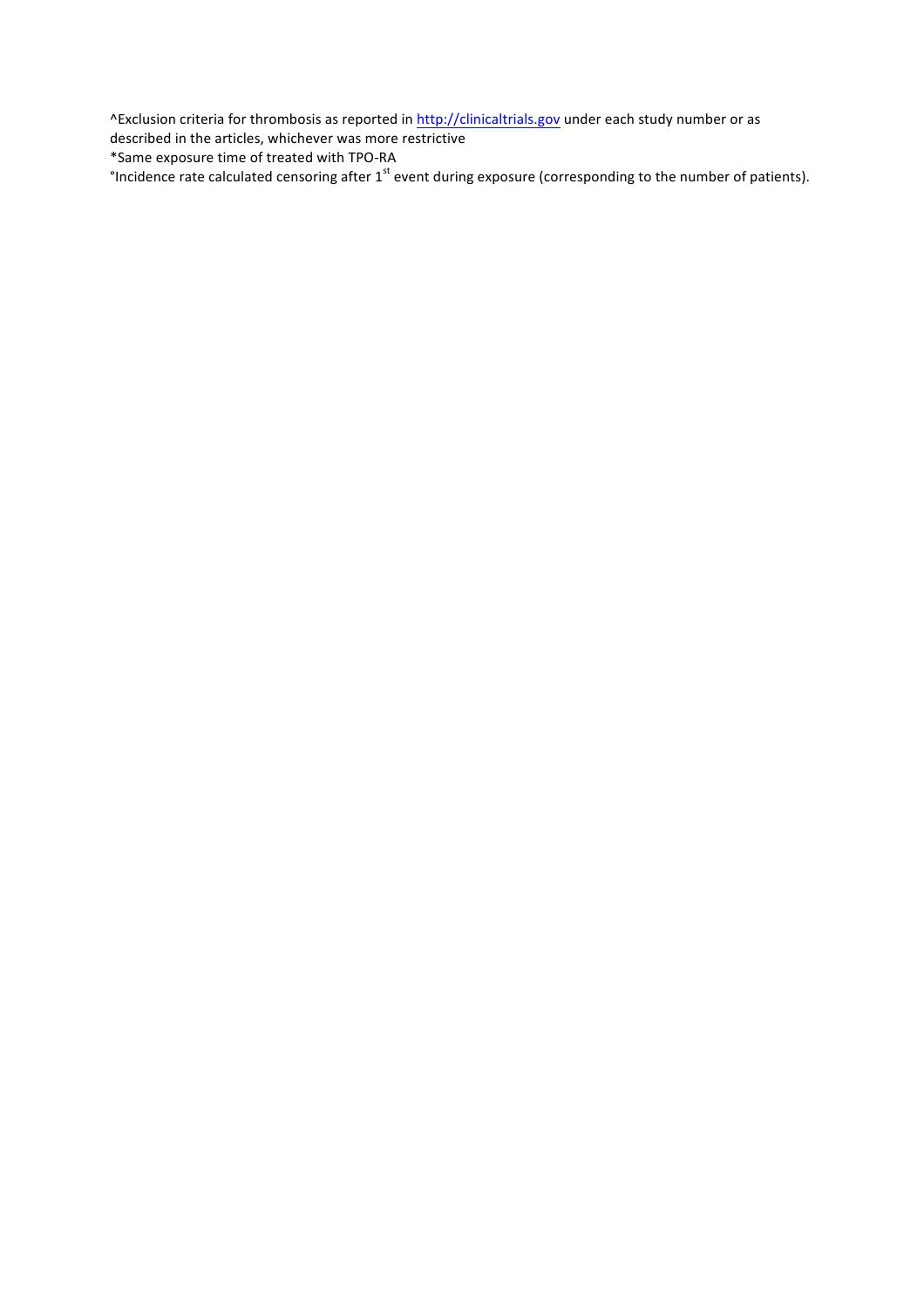### **Supplemental table 2 Incidence of thromboembolism with romiplostim and eltrombopag in single-arm studies in adults**

| N.          | Ref            | Study characteristics and                                                                                                                                                                                                 | N. exposed                                                                                                                                                             | Thrombosis (N/100                                                                                |  |  |  |
|-------------|----------------|---------------------------------------------------------------------------------------------------------------------------------------------------------------------------------------------------------------------------|------------------------------------------------------------------------------------------------------------------------------------------------------------------------|--------------------------------------------------------------------------------------------------|--|--|--|
|             |                | exclusion criteria for                                                                                                                                                                                                    | Dose                                                                                                                                                                   | pt-yrs)                                                                                          |  |  |  |
|             |                | thrombosis^                                                                                                                                                                                                               | Exposure time                                                                                                                                                          |                                                                                                  |  |  |  |
|             | Romiplostim    |                                                                                                                                                                                                                           |                                                                                                                                                                        |                                                                                                  |  |  |  |
| 12          | Bussel (2)     | Phase 1<br>Pts with any known risk<br>factors for T or history of<br>cardiovascular disease<br>excluded                                                                                                                   | 24<br>6 groups of 4 pts:<br>0.2, 0.5, 1, 3, 6,10 mcg/kg<br>2 doses 1 week apart<br>(Observation 78 days)                                                               | None                                                                                             |  |  |  |
| 13          | Newland (11)   | Open-label phase 1-2<br>in ITP patients<br>Pts with history of<br>arterial/venous T or risk<br>factors for T excluded                                                                                                     | 16<br>4 groups of pts:<br>30, 100, 300, 500 mcg total dose<br>repeated after 2 or 3 weeks<br>(Observation 13 weeks)                                                    | None                                                                                             |  |  |  |
| 14          | Shirasugiv (5) | Phase 2, open-label in<br>Japanese ITP pts.<br>Pts with history of<br>arterial/venous T or risk<br>factors for T excluded                                                                                                 | 12<br>3 groups of 4 pts:<br>1, 3, 6 mcg /kg, 2 weekly doses,<br>then observation for 3 weeks<br>5 entered tx-continuation phase (up<br>to 14-22 weeks)                 | None                                                                                             |  |  |  |
| 15          | Janssens (12)  | Phase 4, prospective, open-<br>label single-arm<br>3 sequentially staggered<br>cohorts<br>No exclusion criteria for T                                                                                                     | 169<br>adjusted dose for up to 3 yrs:<br>cohort 1: 147 wks<br>cohort 2: 155 wks<br>cohort 3: 155 wks;<br>103 completed all 3 yrs Annualized<br>incidence rate provided | 21 events in 15 pts<br>(8.9%)<br>Event rate 3.9/100<br>pt-yrs<br>+1 death (concurrent<br>causes) |  |  |  |
| 16          | Newland (13)   | Open-label, phase 2<br>interventional single arm<br>describing platelet<br>responses and remission<br>rates in adults with ITP $<$ 6<br>months<br>Pts with history of T<br>excluded                                       | 75<br>Estimated weekly dose of 2.9 mcg<br>/kg, for up to 12 months; forced<br>tapering once stable response<br>reached                                                 | 1 reversible ischemic<br>neurologic deficit                                                      |  |  |  |
| Eltrombopag |                |                                                                                                                                                                                                                           |                                                                                                                                                                        |                                                                                                  |  |  |  |
| 17          | Bussel (14)    | Open-label, single-arm<br>intermittent dosing in<br>pts with ITP > 6 months<br>Pts with history of<br>arterial/venous T or risk<br>factors for T including<br>hereditary thrombophilia or<br>family history of T excluded | 66 cycle 1<br>55 cycle 2<br>51 cycle 3<br>50 mg daily, increasable to 75 mg<br>Each cycle up to 6 wks, with a 4-wk<br>interval between cycles                          | None                                                                                             |  |  |  |

Splx, splenectomy; DVT, deep vein thrombosis, T, thrombosis

^Exclusion criteria for thrombosis as reported in http://clinicaltrials.gov under each study number or as described in the articles, whichever was more restrictive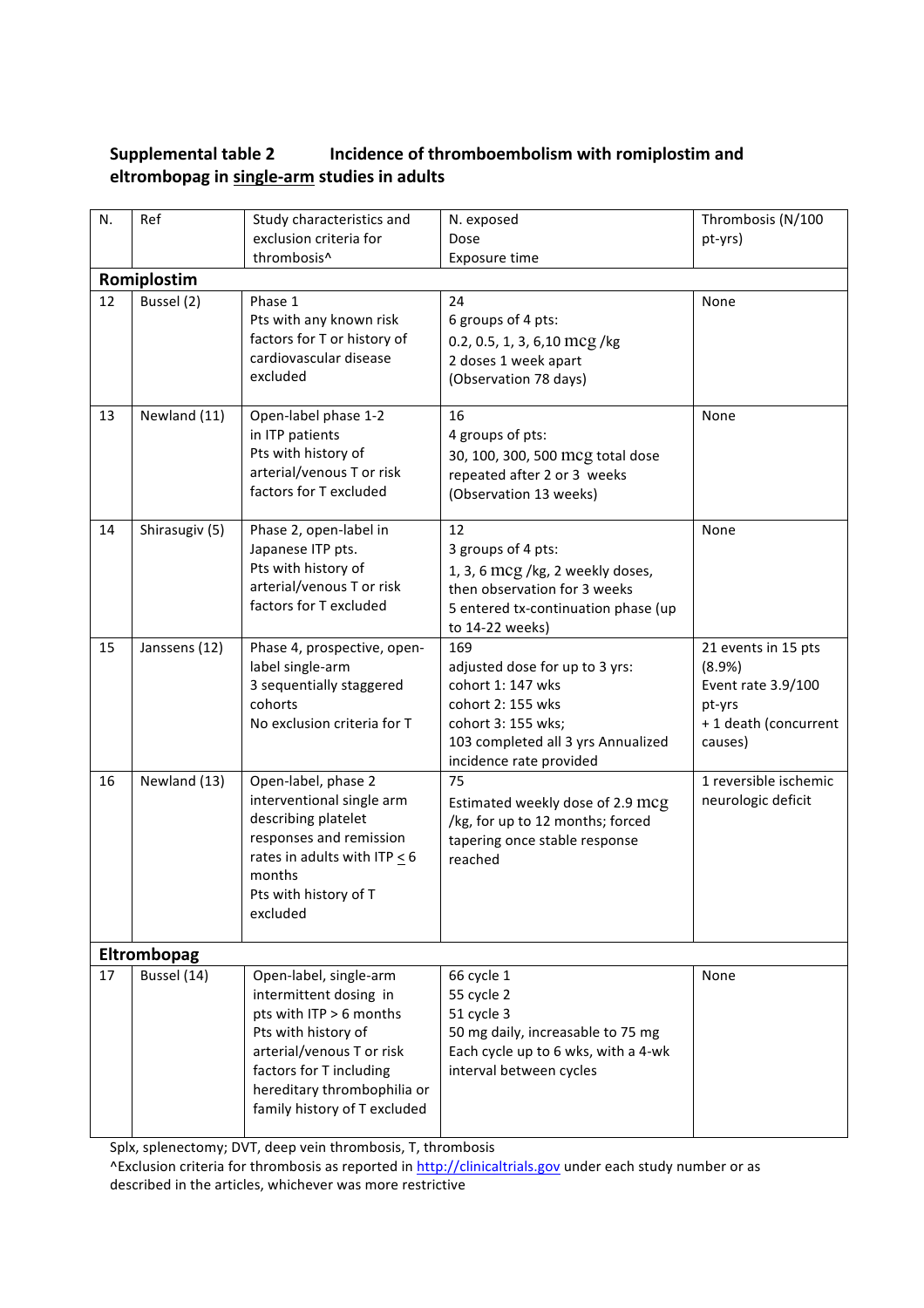\* In general, all studies had a minimum of 4-wks observation after treatment discontinuation. Beyond this time, no thrombotic events were reported.

1. Bussel JB, Cheng G, Saleh MN, Psaila B, Kovaleva L, Meddeb B, et al. Eltrombopag for the treatment of chronic idiopathic thrombocytopenic purpura. N Engl J Med. 2007 Nov 29;357(22):2237-47.

2. Bussel JB, Kuter DJ, George JN, McMillan R, Aledort LM, Conklin GT, et al. AMG 531, a thrombopoiesis-stimulating protein, for chronic ITP. N Engl J Med. 2006 Oct 19;355(16):1672-81.

3. Kuter DJ, Bussel JB, Lyons RM, Pullarkat V, Gernsheimer TB, Senecal FM, et al. Efficacy of romiplostim in patients with chronic immune thrombocytopenic purpura: a double-blind randomised controlled trial. Lancet. 2008 Feb 2;371(9610):395-403.

4. Kuter DJ, Rummel M, Boccia R, Macik BG, Pabinger I, Selleslag D, et al. Romiplostim or standard of care in patients with immune thrombocytopenia. N Engl J Med. 2010 Nov 11;363(20):1889-99.

5. Shirasugi Y, Ando K, Miyazaki K, Tomiyama Y, Okamoto S, Kurokawa M, et al. Romiplostim for the treatment of chronic immune thrombocytopenia in adult Japanese patients: a double-blind, randomized Phase III clinical trial. Int J Hematol. 2011 Jul;94(1):71- 80.

6. Yang R, Li J, Jin J, Huang M, Yu Z, Xu X, et al. Multicentre, randomised phase III study of the efficacy and safety of eltrombopag in Chinese patients with chronic immune thrombocytopenia. Br J Haematol. 2017 Jan;176(1):101-10.

7. Jenkins JM, Williams D, Deng Y, Uhl J, Kitchen V, Collins D, et al. Phase 1 clinical study of eltrombopag, an oral, nonpeptide thrombopoietin receptor agonist. Blood. 2007 Jun 1;109(11):4739-41.

8. Bussel JB, Provan D, Shamsi T, Cheng G, Psaila B, Kovaleva L, et al. Effect of eltrombopag on platelet counts and bleeding during treatment of chronic idiopathic thrombocytopenic purpura: a randomised, double-blind, placebo-controlled trial. Lancet. 2009 Feb 21;373(9664):641-8.

9. Cheng G, Saleh MN, Marcher C, Vasey S, Mayer B, Aivado M, et al. Eltrombopag for management of chronic immune thrombocytopenia (RAISE): a 6-month, randomised, phase 3 study. Lancet. 2011 Aug 23;377:393-402.

10. Tomiyama Y, Miyakawa Y, Okamoto S, Katsutani S, Kimura A, Okoshi Y, et al. A lower starting dose of eltrombopag is efficacious in Japanese patients with previously treated chronic immune thrombocytopenia. J Thromb Haemost. 2012 May;10(5):799-806.

11. Newland A, Caulier MT, Kappers-Klunne M, Schipperus MR, Lefrere F, Zwaginga JJ, et al. An open-label, unit dose-finding study of AMG 531, a novel thrombopoiesis-stimulating peptibody, in patients with immune thrombocytopenic purpura. Br J Haematol. 2006 Nov;135(4):547-53.

12. Janssens A, Rodeghiero F, Anderson D, Chong BH, Boda Z, Pabinger I, et al. Changes in bone marrow morphology in adults receiving romiplostim for the treatment of thrombocytopenia associated with primary immune thrombocytopenia. Ann Hematol. 2016 Jun;95(7):1077-87.